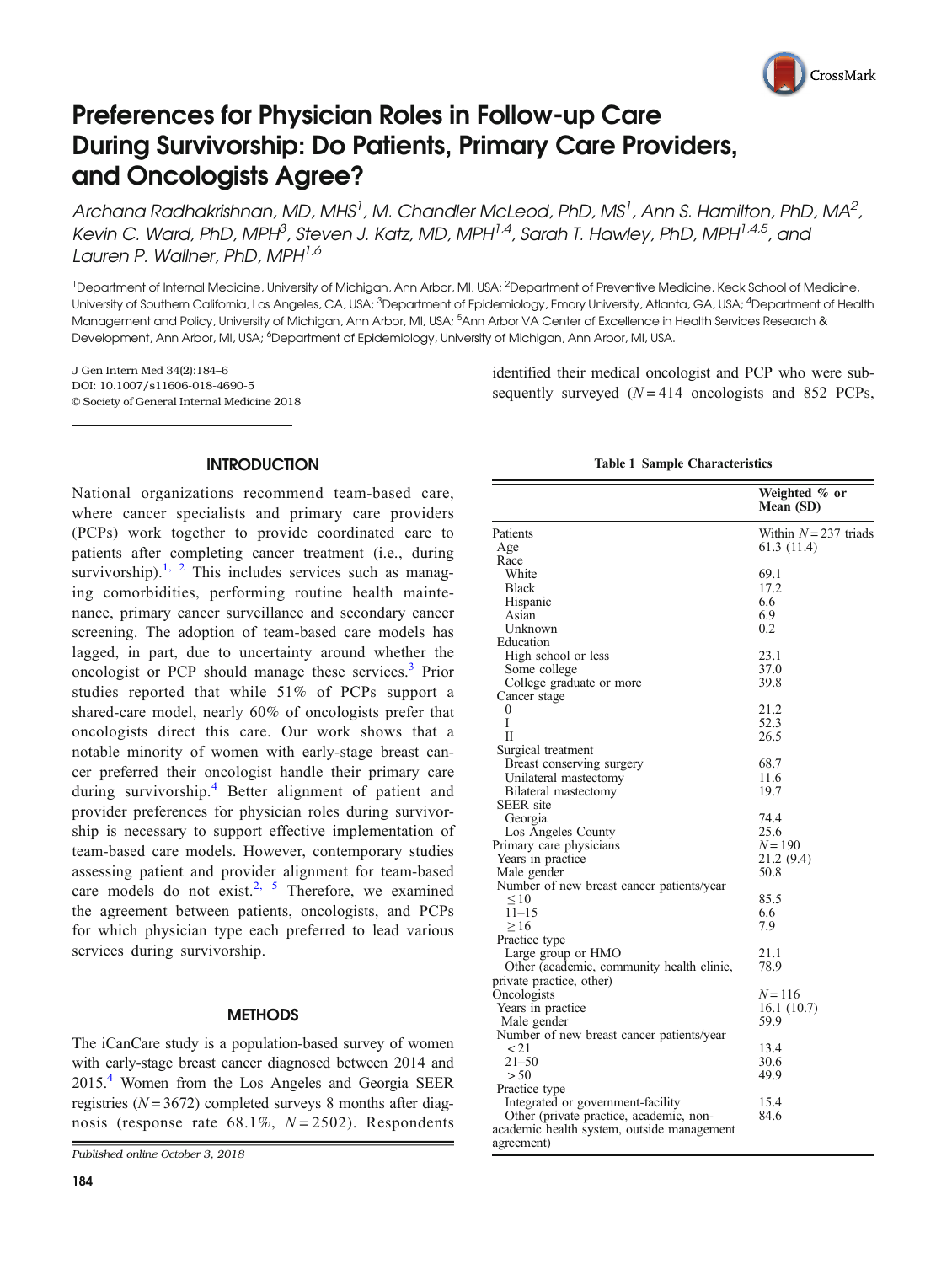

Figure 1 Patient, PCP, and oncologist preferences for physician roles for each aspect of follow-up care during survivorship.

response rates 63.0% and 60.8% respectively), leading to 237 triads of patients, oncologists, and PCPs. Patients and providers were asked the same set of questions regarding preferences for which physician should handle comorbidity management, general preventive care, follow-up mammograms, and other cancer screenings during survivorship. Responses included "prefer oncologist," "prefer PCP," "either," or "both," which were categorized as prefer oncologist-led vs. prefer PCP-led (PCP/both/either). We tabulated the distribution of preferences for oncologist- vs. PCP-led care for each service and calculated the overall agreement within the triad for each service. We also performed sensitivity analyses to account for clustering at the physician level using Rao Scott chi-square tests, which yielded similar results (not shown). For the service with the lowest overall agreement (other cancer screenings), we examined the proportion of respondents who both preferred oncologist- or PCP-led care among pairs of PCPs and patients, oncologists and patients, and PCPs and oncologists to identify where agreement was lowest.

# RESULTS

Table [1](#page-0-0) describes the sample characteristics. Within the 237 triads of patients, oncologists, and PCPs, the majority preferred PCPs handle comorbidities (89% vs. 98% vs. 94% respectively) and provide general preventive care (81% vs. 87% vs. 90% respectively), and oncologists handle follow-up mammograms (95% vs. 97% vs. 89% respectively) and other cancer screenings (94% vs. 62% vs. 57% respectively)

(Fig. 1). Overall agreement was highest for comorbidity management (81.2%) and follow-up mammograms (81.0%), moderate for general preventive care (62.4%), and lowest for other cancer screenings (31.8%).

Within other cancer screenings, 60.5% of patients and oncologists and 55.9% of patient and PCPs agreed on which physician should handle this service, while 46.5% of oncologists and PCPs agreed (data not shown).

## **DISCUSSION**

While patients, PCPs, and oncologists largely agreed on which physician should handle comorbidity management, general preventive care, and follow-up mammograms during survivorship, there was notable disagreement in preferences for who should screen for other cancers, primarily between PCPs and oncologists.

Prior research suggests that oncologists lack trust in PCPs' ability to deliver survivorship care, which may prompt them to provide the service themselves.<sup>[3](#page-2-0)</sup> Surprisingly, we found that more than half of PCPs in this sample preferred that oncologists screen for other cancers, a service routinely provided in primary care. PCPs have reported a lack of education and training in survivorship care, which may contribute to their reluctance to deliver screening services for breast cancer survivors.<sup>6</sup> It is also possible that PCPs perceive that patients with a history of breast cancer are at higher risk for subsequent cancers and therefore warrant oncology involvement in these services.